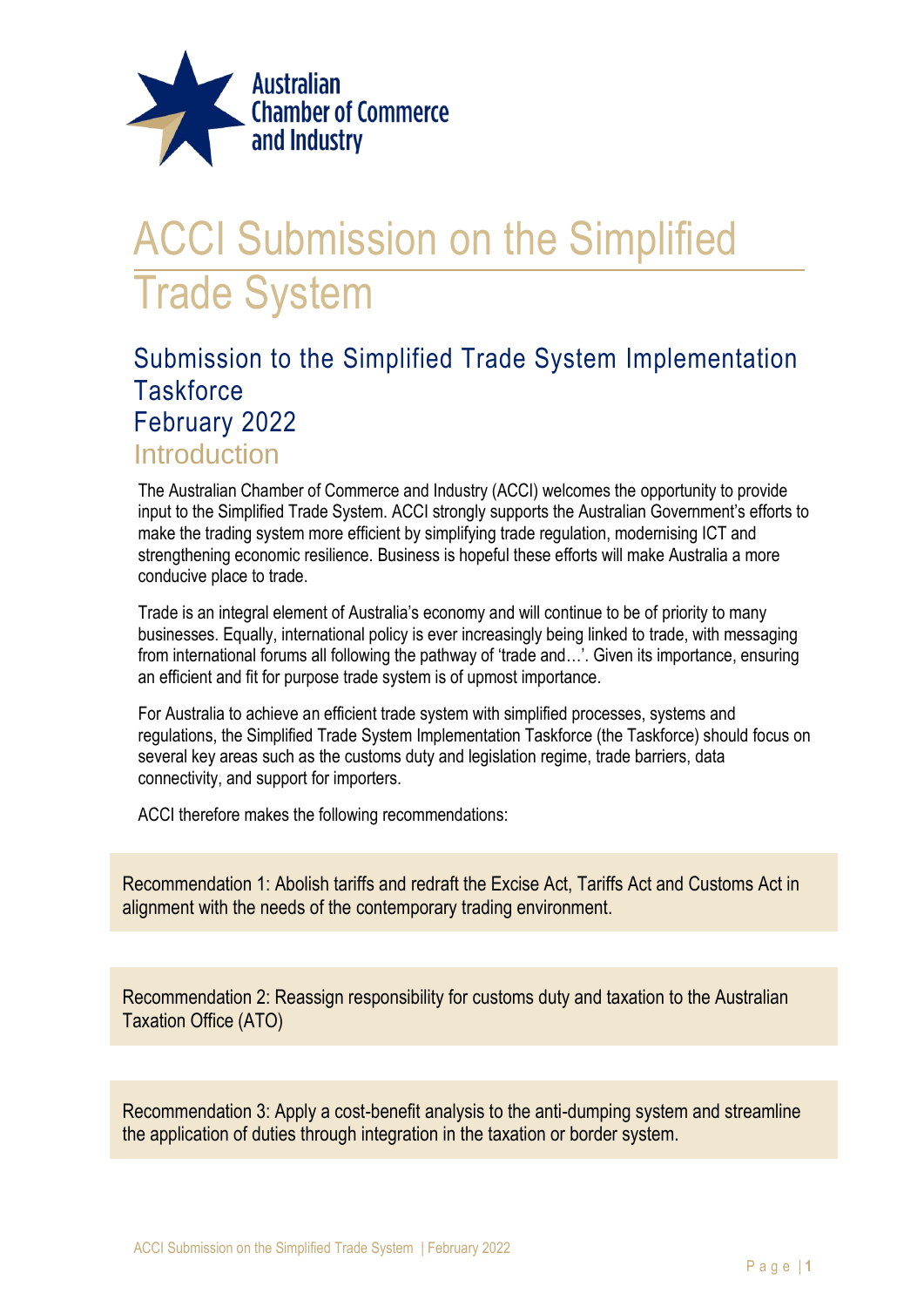Recommendation 4: Remove unnecessary delays in the importation process by aligning Government agency intervention timelines at the border or allowing for early lodgement of importation documentation to achieve inter-agency resolutions concurrently. Import information provision requirements should be harmonised across all stakeholders.

Recommendation 5: Review opportunities to modernise and harmonise rules of origin and digital trade provisions in Australia's preferential trade agreements to ensure the agreements are fit for purpose in a contemporary trade environment. Where opportunities are beyond scope, the Taskforce should make recommendations for future action.

Recommendation 6: Broaden the engagement of Government on addressing domestic nontariff barriers (NTBs) and improve reporting and feedback mechanisms for domestic and international NTBs.

Recommendation 7: Connect and integrate existing Government and commercial trade systems to provide 'single window' access to all trade related systems and functions without the need to create a separate Government platform.

Recommendation 8: Better utilise and integrate trade data monitoring to make strategic security and biosecurity inspections and facilitate end-to-end connection of the trading process by commercialising the Trade Community System as a solution. The trade mindset should be data sharing by default.

Recommendation 9: Update electronic transactions legislation in alignment with modern international standards by adopting the United Nations Commission on International Trade Law (UNCITRAL) Model Law on Electronic Transferable Records (MLETR).

Recommendation 10: Fully operationalise and deploy the Intergovernmental ledger (IGL) across all Australian preferential trade agreements. Issuing authorities should be given greater oversight and input to the electronic platform in alignment with the delegated authority for the issuance of trade documentation.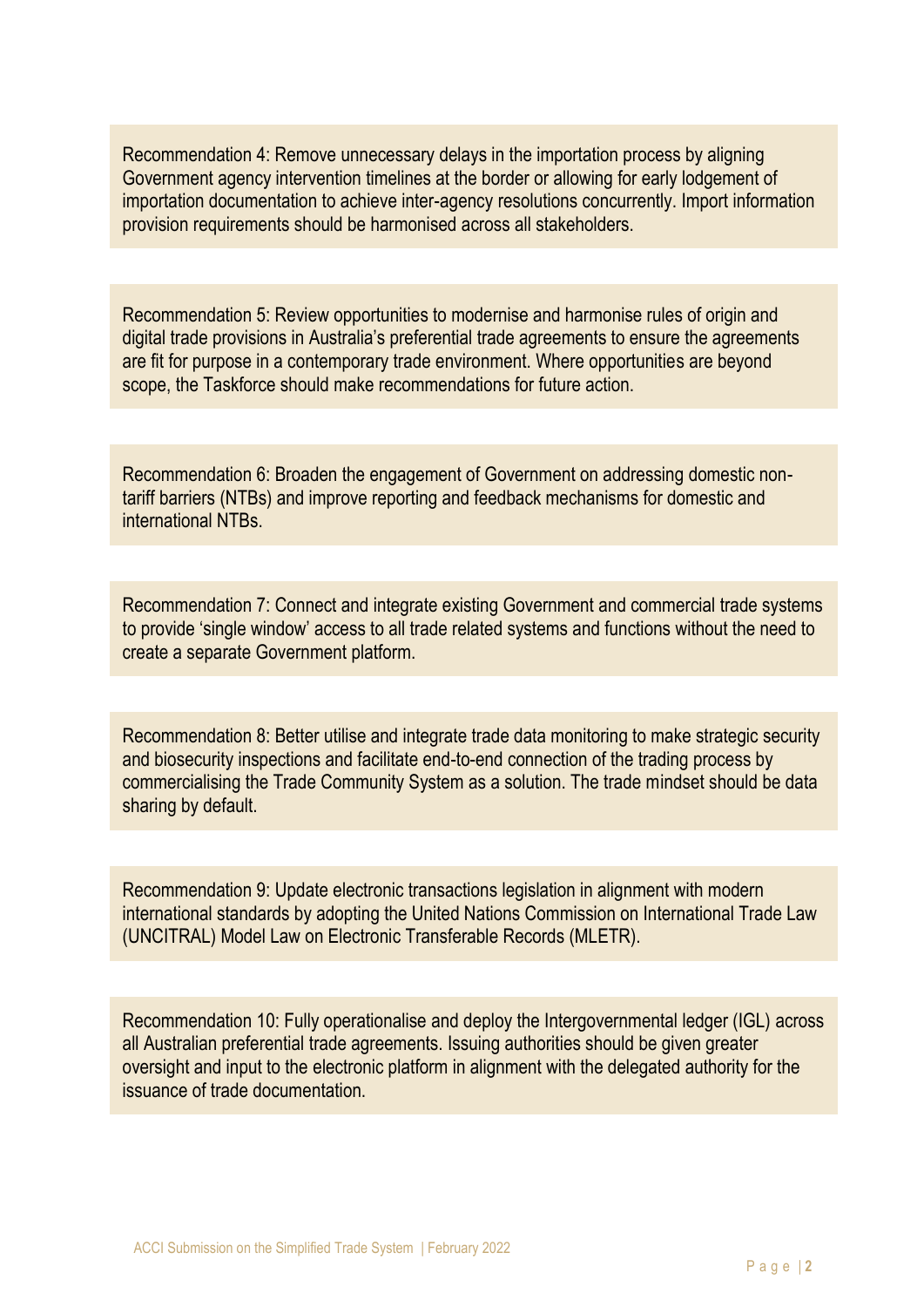Recommendation 11: Reassess the structure of the trading system to better support importers and focus on the benefits importers provide to the Australian economy.

Recommendation 12: The Australian Trusted Trader (ATT) program should be expanded to greater represent Australian traders and provide a source of compliance with trade rules. In its expansion, the program should remove disadvantages, with traders trusted by default.

# Trade Regulation

# *Abolish tariffs and redraft legislation*

The Productivity Commission Inquiry into the Compliance Costs of Nuisance Tariffs was a welcome development which ACCI strongly supported and provided recommendations that the harmful and unnecessary tariffs be removed as a step towards trade liberalisation through the abolition of all tariffs. The Simplified Trade System has the capacity to review and act on this recommendation under the scope of reducing trade regulation.

There will be virtually no tariffs applied to imports in Australia following completion of Australia's trade agreements with the EU and India.<sup>1</sup> This is acknowledged in the 2019 Budget Forward Estimates showing that revenue collection after drawbacks will be little more than \$500 million. However, both industry and government remain saddled with complex administrative compliance costs through the application of a 0% tariff as opposed to no tariffs. Preferentially applied 0% tariffs require the same compliance and processing costs as priced tariffs e.g. 5% however they don't provide a benefit to outweigh the red tape and tax burden on industry.

The current tariff regime is as administratively complex as possible, with a tariff schedule containing more than 6,000 different product categories and over 84,000 lines of tariff schedule. Upgrades of the Harmonised Commodity Description and Coding System (HS codes) has proven to be an added complexity to the administrative burden with some trade agreements negotiated using archaic systems and having to be upgraded and legislation amended. The Regional Comprehensive Economic Partnership (RCEP) agreement will require two levels of upgrades and legislation reform to bring the negotiated 2012 level codes up to date with 2022 codes.

Where there isn't a preferential agreement, the customs duty applied would typically only be 5% of the customs value. This remaining 5% tariff represents an increase in the cost of inputs for Australian businesses which are passed on to consumers whilst incurring substantial administrative costs and indirectly reducing wages. An ANU working paper estimated Australia's GDP could increase by around 0.4% to 0.6% (or around \$7 billion) over time once all remaining tariffs are abolished.<sup>2</sup> There is no fiscal case to keep the remaining tariffs, as they no longer raise significant revenue. Gross tariff revenue in 2017-18 was reported as just \$1.9 billion — less than 0.5% of total federal government revenue. In the long run, it is also likely that abolishing Australia's tariff regime would largely pay for itself. A boost to Australian GDP from tariff reform would flow through to higher income tax and GST receipts for the government.

<sup>1</sup> Noting the UK trade agreement has been completed and is undergoing Parliamentary processing

<sup>2</sup> Paul Gretton; Bilateral and Regional Trade Agreements: Detangling the Noodle/Spaghetti Bowl; [https://crawford.anu.edu.au/publication/crawford-school-working-papers/11707/bilateral-and-regional-trade](https://crawford.anu.edu.au/publication/crawford-school-working-papers/11707/bilateral-and-regional-trade-agreements-detangling)[agreements-detangling](https://crawford.anu.edu.au/publication/crawford-school-working-papers/11707/bilateral-and-regional-trade-agreements-detangling)

ACCI Submission on the Simplified Trade System | February 2022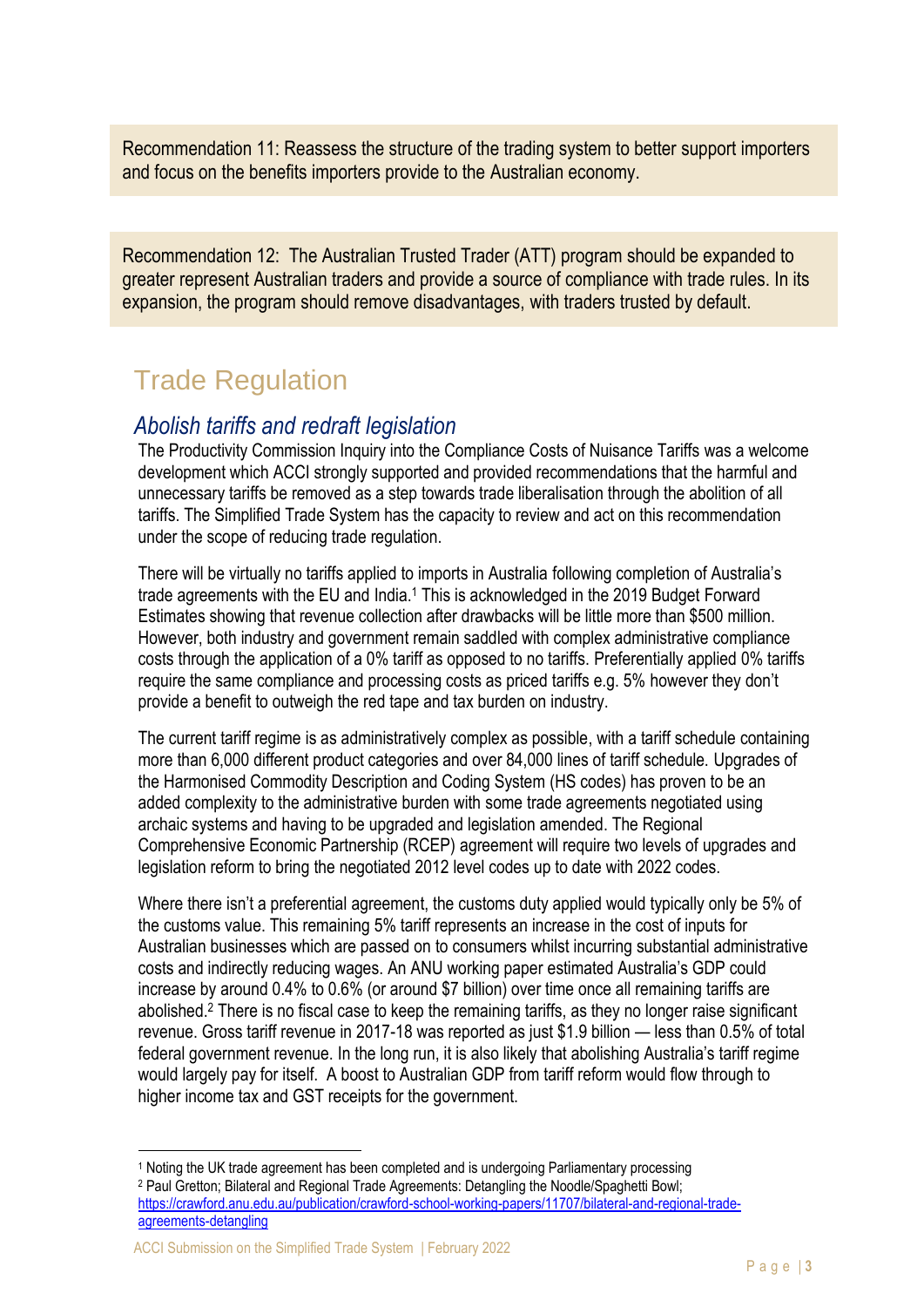Removal of tariffs also removes other red tape: tariff classifications, tariff concession orders, duty drawbacks, etc. Australia should reduce the administrative cost on Government and compliance cost on business to a minimum by simply offering WTO Most Favoured Nation terms (ie no tariff) to all. There is already precedent for this approach in Singapore's tariff regime which applies MFN terms to almost all tariff lines with the exception of few lines on environmental and social grounds. HS codes are used by a number of agencies and industries and classification of goods will continue to be necessary – as is continued in the Singapore tariff schedule, however the unnecessary burden on business, Government and the economy would be reduced.

The unilateral removal of Australia's remaining tariffs is overdue and would put an end to a complex and costly bureaucratic system. But more importantly, removal of tariffs would generate shared benefits for local businesses and consumers.

Abolishment of tariffs would require legislative redraft of the Excise Act, Tariffs Act and Customs Act in alignment with the contemporary trading environment due to strict liability provisions which require administration and policing of 0% tariffs. Redrafting of these acts is an overdue and necessary practice which will aid in the simplification and modernisation of Australia's trading landscape. This should occur before any attempts are made for technology application where features may be redundant.

Recommendation 1: Abolish tariffs and redraft the Excise Act, Tariffs Act and Customs Act in alignment with the needs of the contemporary trading environment.

### *Reassign responsibility for customs duty and taxation*

The connection between customs duty and tax attaches fiscal liability to the goods, making the importer solely liable for customs duty on payable goods. This may seem unproblematic in an ideal trade world however commercial activity shows this sole responsibility can cause issues, particularly where an importer is dependent on claims made by an unresponsive exporter. Customs duty should be brought into alignment with GST liability and streamlined at the port to discourage sole responsibility for tax and duty liability.

Government responsibility for trade related tax collection should also be reassigned to the Australian Taxation Office (ATO) from the Department of Home Affairs. Regular periodic reporting to the ATO through existing processes such as Business Activity Statements (BAS) would be a better suited location for businesses to report and Government to collect duties and fees in relation to export and import activities. Integration of trade duty collection with the main Department responsible for tax collection is a logical move and will serve to simplify the convoluted trade system.

Recommendation 2: Reassign responsibility for customs duty and taxation to the Australian Taxation Office (ATO)

### *Review anti–dumping system*

Australia's anti-dumping and countervailing system has of late been a key story for the trading community and wider Australian community with reference to anti-dumping action by the Chinese Government on Australian barley and wine. Australia is also a prolific user of the anti-dumping system with 24 current open cases against several countries.

The anti-dumping system should be reviewed with the application of a cost-benefit analysis to the wider system as well as current and future cases. The global trading landscape has seen a move towards greater protectionism tendencies with the pandemic at a time when we should be removing trade barriers and embracing global cooperation. Review of this protectionism system should be a feature of simplifying the Australian trade landscape.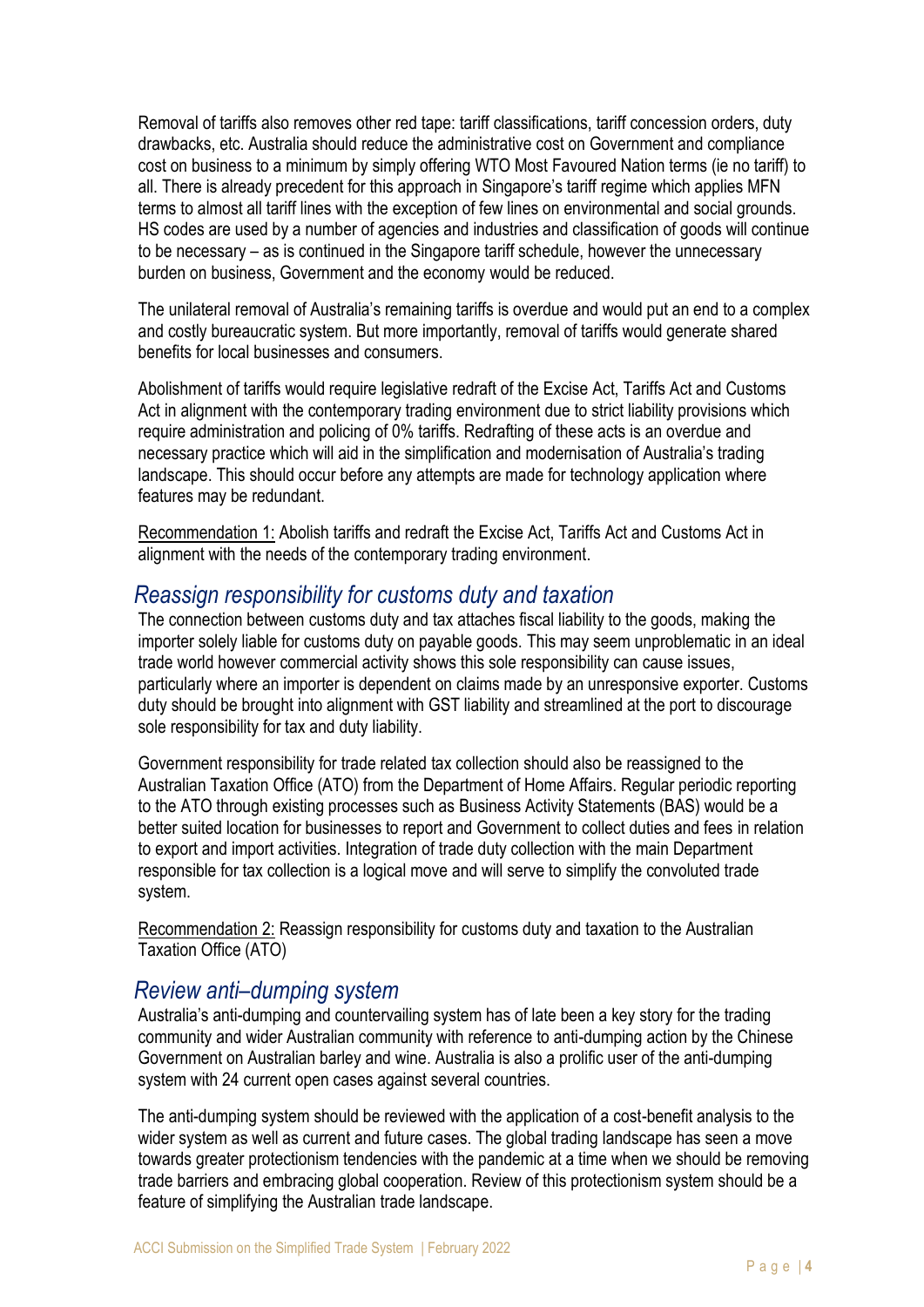Where the benefit of a case outweighs the costs, and duties are imposed they should be managed at the border or within the tax system to streamline the process. Further, the number of transactions and firms involved in anti-dumping cases are significantly small and should be managed discretely without the need to overburden the wider trading community and draw extensive public attention without justification.

Recommendation 3: Apply a cost-benefit analysis to the anti-dumping system and streamline the application of duties through integration in the taxation or border system.

### *Review asymmetries in Import Declaration process*

As the key document for providing information on imported products, the Import Declaration is integral for importation, however the timeframe for processing the Import Declaration is longer for some agencies than others. The asymmetries in Government agency processing timeframes at the point of import are leading to unnecessary delays in the importation process which could be better harmonised. Though the current procedure whereby all documentation is presented together may make the process more streamlined, however heterogenous intervention and processing timeframes for Government agencies are resulting in the entire import process being delayed unnecessarily. Intervention by the Australian Border Force is often resolved within 24 hours however the Department of Agriculture can take up to 7 days for complete resolution. This may result in the importation process being delayed for 6 days where intervention began at the same time for ABF and the Department of Agriculture despite the importer being able to lodge necessary documentation with the Department of Agriculture 6 days before ABF.

Further, there are asymmetrical regulatory requirements for the provision of information by importers and customs brokers compared to shipping lines, freight forwards, overseas suppliers, and overseas Government agencies. Importers and customs brokers are required to submit accurate information on an Import Declaration; however, shipping lines, freight forwarders and local government agencies have no obligation to provide such information, nor must it be in a timely manner. The asymmetry between reporting requirements of all parties involved in the importation process should be brought into alignment to simplify the trade system.

Recommendation 4: Remove unnecessary delays in the importation process by aligning Government agency intervention timelines at the border or allowing for early lodgement of importation documentation to achieve inter-agency resolutions concurrently. Import information provision requirements should be harmonised across all stakeholders.

# *Modernise Australia's preferential trade agreements*

Australia's preferential trade agreements should be updated and modernised with two key outcomes.

- 1. All relevant agreements should be modernised to accommodate and plan for digital integration such as electronic verification of trade documentation
- 2. All relevant agreements should be modernised to harmonise overlapping rules of origin.

#### *Digital integration*

The Singapore-Australia Digital Economy Partnership provided the foundation for the intergovernmental ledger pilot which successfully tested the use of a blockchain-supported platform to verify Australian certificates of origin going to Singapore. This was a welcome initiative and ongoing expansion of the intergovernmental ledger pilot is supported; however, the need for a separate agreement to facilitate the work will be costly and burdensome if required of all trade agreement partners. The Taskforce should therefore assess and initiate modernisation of existing trade agreements to facilitate further technological partnerships and advancements.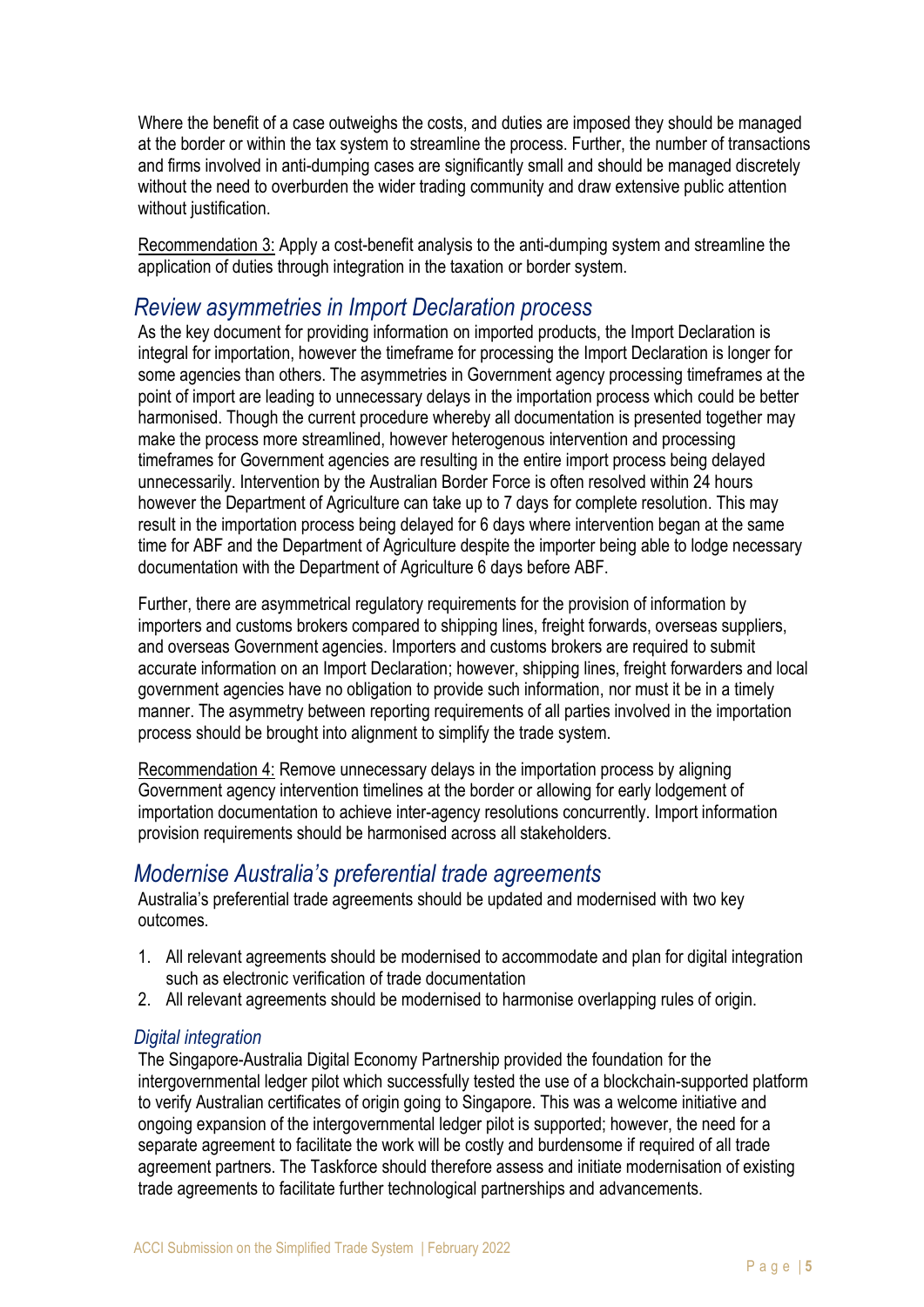#### *Harmonise rules of origin*

ACCI has often commented on the growing 'noodle bowl' caused by Australia's overlapping trade agreements. Recognising the diplomatic importance of retaining bilateral and regional agreements which may overlap, these agreements should be modernised to harmonise the rules of origin and market access conditions. Modernisation in this form will address the high compliance and administrative cost of numerous overlapping agreements for business and Government. Provisions which should be reconsidered include those on transhipment through third parties – particularly where transhipment is by road.

Recommendation 5: Review opportunities to modernise and harmonise rules of origin and digital trade provisions in Australia's preferential trade agreements to ensure the agreements are fit for purpose in a contemporary trade environment. Where opportunities are beyond scope, the Taskforce should make recommendations for future action.

### *Remove non-tariff barriers*

Despite the Government's focus on addressing non-tariff barriers (NTBs) through the Economic and Commercial Diplomacy Agenda and the NTB Action Plan, Australia maintains a complex system of barriers to entry for both our domestic and international economy. ACCI is regularly engaged with Government on addressing NTBs and recognise progress – especially internationally – can be slow. However, not enough attention is devoted to resolving these barriers and preventing new barriers from being imposed.

As of November 2020, Australia has imposed 839 technical barriers to trade measures with the World Bank reporting 61.8% of products imported to Australia were subject to a non-tariff measure in comparison to the 43% of other countries. These barriers can take many forms including trade clearance processing, carbon border pricing, shipping issues, domestic logistics, and market access, which often contributes to low reporting on the basis of not knowing what the scope of an NTB is.

Government has a dedicated website for industry to report international NTBs however there is no feedback mechanism for public reporting of raised NTBs or status updates to their resolution. Further, there is no pathway for industry to report domestic NTBs

Recommendation: Broaden the engagement of Government on addressing domestic non-tariff barriers (NTBs) and improve reporting and feedback mechanisms for domestic and international NTBs.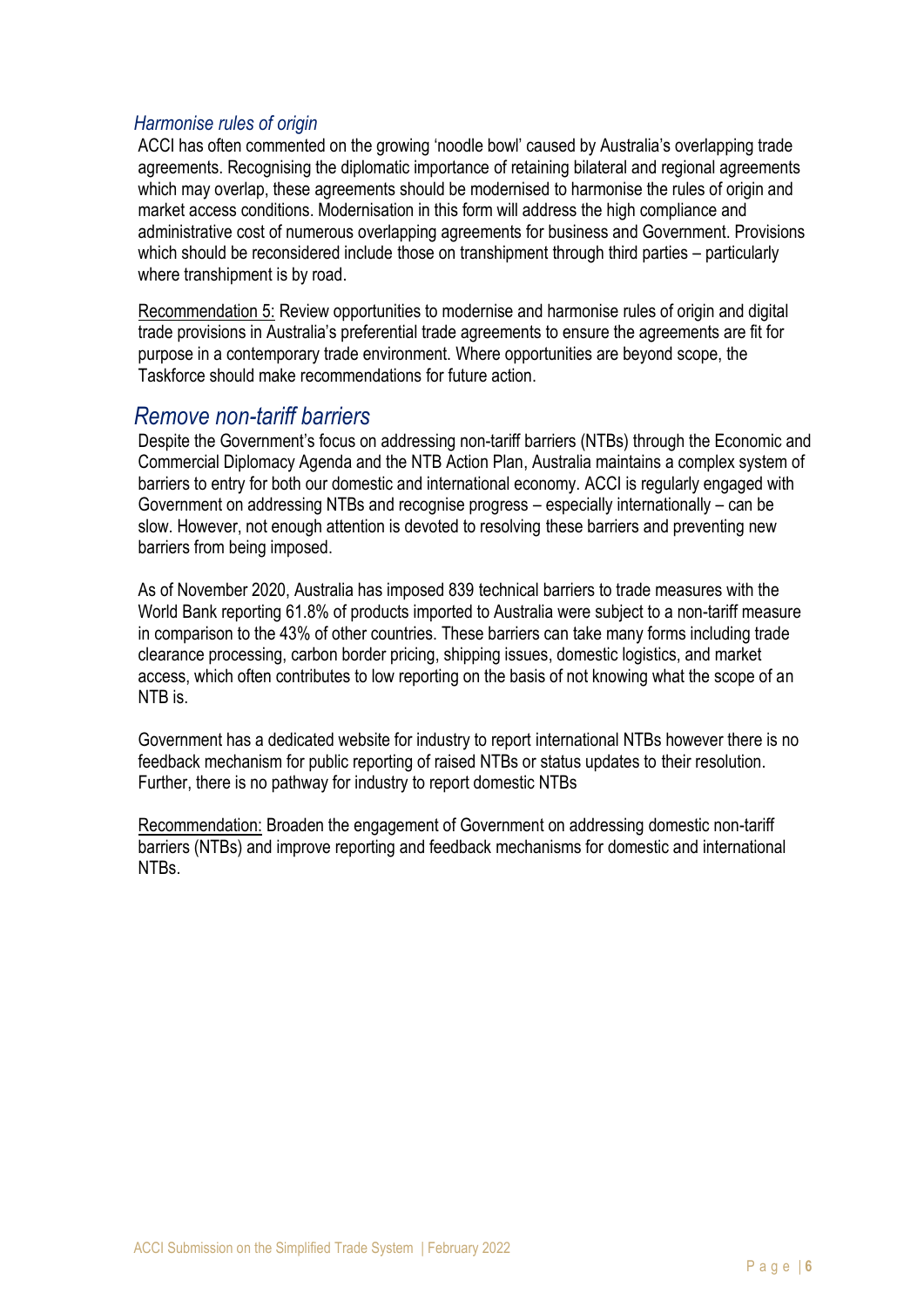# ICT and Data Modernisation

### *Create a single window*

#### *Connect existing government systems*

Ownership and oversight of systems relating to trade are split across various Government agencies which is in directly conflict with the Government's 'tell us once' edict. These include (but are not limited to):

- o Integrated Cargo System
- o My Gov
- $\circ$  Single touch payroll
- o ATO data gathering and verification systems
- o Modernising business registers program
- o Freight data hub etc.

The Government already has the frameworks for general interaction between trading businesses and Government and should therefore utilise these existing frameworks to encompass trade compliance needs which are current responsibility of other areas. Once details of the entities, their staff, financial transactions, trade processes etc are all linked then the concept of "single window" (tell us once) will become part of the overall Government architecture without the need for a separate system for trade.

Therefore, existing Government systems which operate in the business of trade should be connected in a single window without the need for complex and costly investment in a separate system.

#### *Harmonise government ruling system*

With several Government departments and agencies involved in the trade system, there are different ruling systems which don't connect with each other. The ABF has a non-binding rulings system, and the ATO has a binding rulings system, however the Department of Agriculture and other government agencies don't have any rulings systems at all.

Harmonisation of these various Government Rulings Systems which is legally binding on both the applicant and Government agency will promote consistency of decision making and clarity on the requirements to be met by both the importer and the relevant government agency. This holistic ruling system would unite all areas of trade rulings such as whether goods are subject to dumping or countervailing duties; what BICON case(s) cover imported goods for Quarantine purposes; what imported foods requirements apply to a particular good; what the Department of Health requirements are for a particular product; and whether a product a restricted import.

Disjointed trade systems should be united and harmonised to create a single window which encompasses all relevant trade systems and houses a central, binding rulings system to ensure full trade connectivity and easy of access for exporters and importers.

Recommendation 7: Connect and integrate existing Government and commercial trade systems to provide 'single window' access to all trade related systems and functions without the need to create a separate Government platform.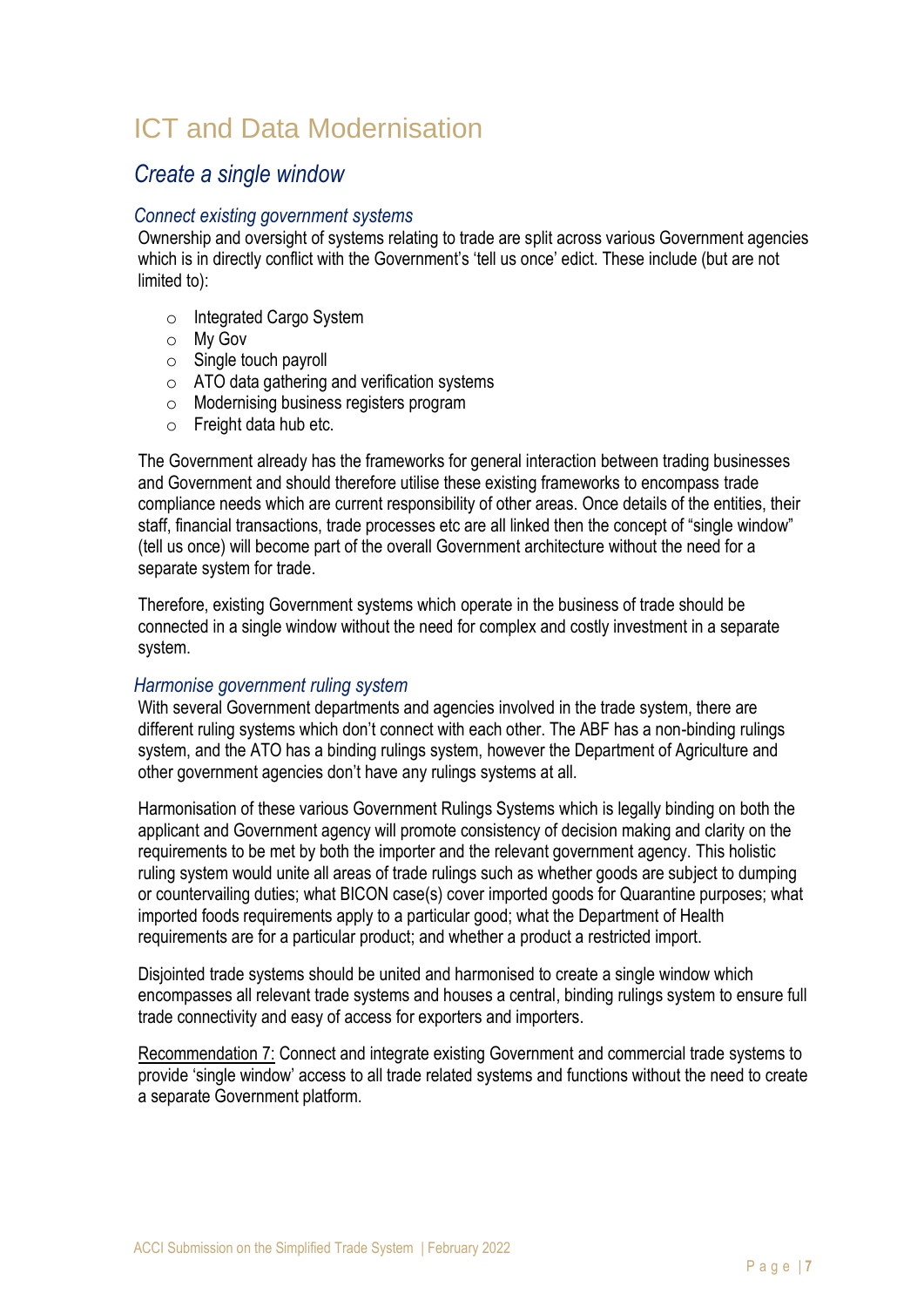# *Trade data monitoring*

#### *Security & Biosecurity*

Trade data is used to a degree in the current border system however there are many opportunities for better utilisation and integration of data in the end-to-end trade journey with the mindset of data sharing by default.

Australian Border Force (ABF) needs to monitor incoming cargo for security and biosecurity purposes including illicit trafficking and pest inspections. This monitoring should be pushed to international jurisdictions as much as possible with export data to be received before loading, not at time of arrival in Australia. By accessing big data before the goods reach Australian ports, border officials will have a better understanding of incoming goods and will be better equipped to target ships or containers for inspection or screening based on data anomalies. This can include ship delays or route anomalies at destinations known for illicit products, or container tracking to identify characteristics consistent with illicit activities. The lifecycle of any shipment should be recoverable in the system including cargo and container trips.

In return Australia also needs to undertake outbound compliance activities for exports and work collaboratively with international ports and shipping lines. There is a precedent for this use of crossborder data monitoring in passenger movements and tracking via the Sabre and Amadeus systems as well as a maritime shipping precedent. In 2018, IBM and Maersk launched a collaborative digital platform in concert with the shipping industry to develop a supply chain platform using blockchain technology. This platform – *TradeLens* - is designed to connect the supply chain ecosystem including traders, freight forwarders, land transport, ports, ocean carriers, and government authorities through a single data-sharing and collaboration platform.

The TradeLens platform has attempted to actualise the idea of a connected supply chain data system across countries, however it does not integrate broader Australian systems, nor does it support competition between shipping lines and supply chain providers. For example, if you were shipping via Maersk for part of the sea journey and via China COSCO Shipping for the second part, you wouldn't be able to connect the China COSCO Shipping portion in the same supply chain data. Further, it does not integrate all aspects of the trade journey such as logistics, border processes, finance, and insurance. The Trade Community System does.

#### *Trade Community System*

In 2018, ACCI collaborated with the Port of Brisbane and PwC to develop the blockchain supported *Trade Community System (TCS)* proof of concept to

- Integrate commercial trade, logistics, finance, and insurance systems
- Provide end-to-end visibility of containers and goods throughout the supply chain, and
- Engender trust in the authenticity of that information using modern technologies

The TCS sought to demonstrate the importance of bringing to together disjointed trade support services to create a single window for trade without the need for Government to create a new, separate system for data ingestion. Rather, regulators should be able to access the data and existing systems as occurs in other aspects of our economy such as the tax system, passenger movements, anti-fraud, etc

The TCS proof-of-concept used real supply chain data including purchase orders, carrier bookings, pre-receival advice and shipping line information to track the export of goods safely and accurately from purchase order through to transit.

Upon completion of the proof-of-concept the TCS was intended to be launched as a pilot, followed by a period of engagement growth across the supply chain, before being commercialised.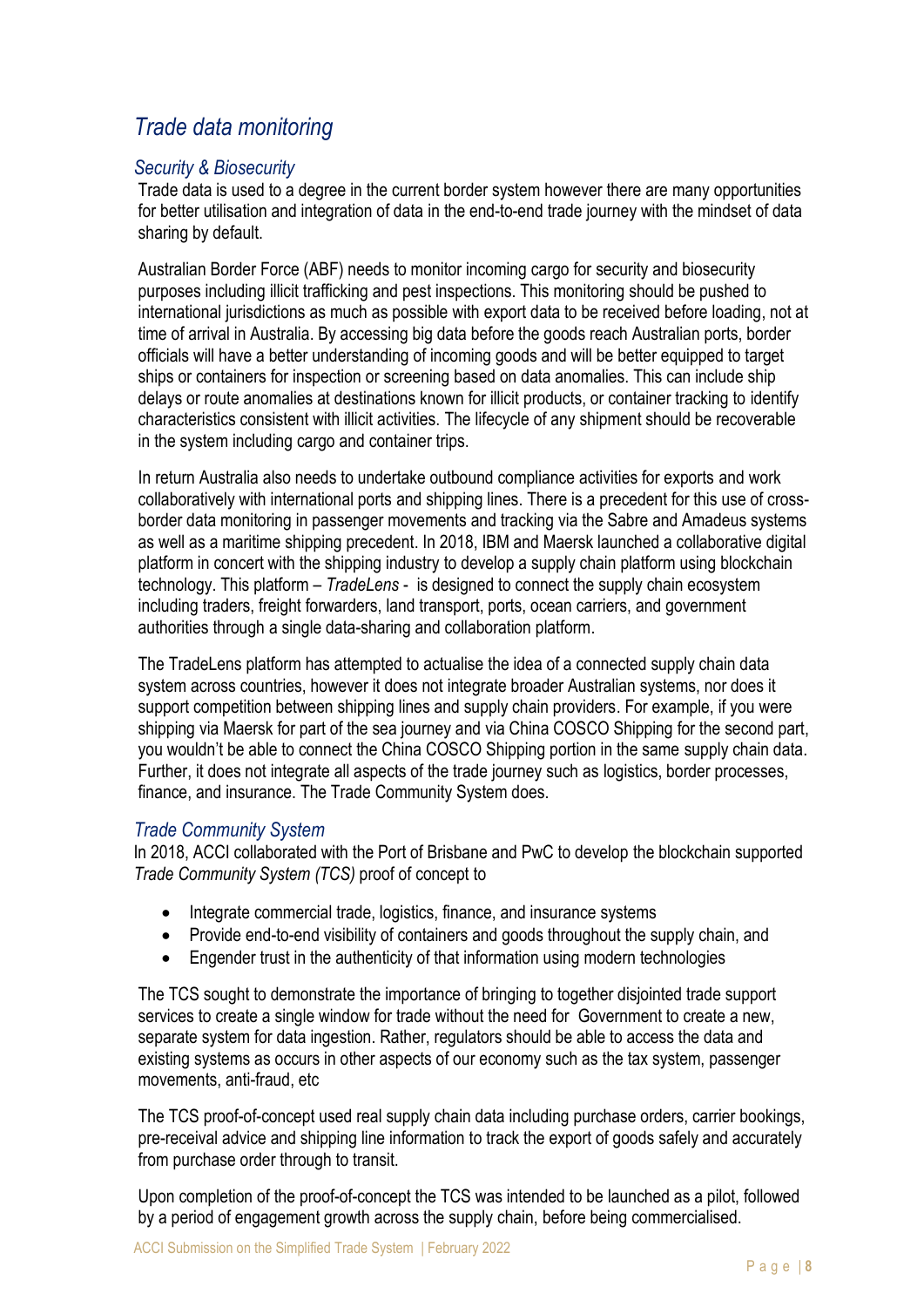Commercialisation was not reached during the project but should be relaunched under the simplified trade agenda.

As a fully operational system, the TCS would improve supply chain planning and efficiencies by optimising physical movements, modal choice and node location through the connection of independent digital infrastructure providers. The TCS aims to provide a solution to the problem of unnecessary trade costs, excess inventory, and loss of sales due to international competition.

The Trade Community System requires two key inputs:

- 1. Port Community System an electronic platform which connects the multiple systems operated by a variety of organisations that make up a seaport, airport or inland port community. It is shared in the sense that it is set up, organised and used by firms in the same sector.
- 2. Engagement by all Australian ports and the wider trade ecosystem.

At its optimal design, the TCS would connect six key actors and systems to unite the trade system from end to end without sacrificing competition:

| <b>Trade Community System</b> |                                      |                                 |                                   |                     |                        |                            |
|-------------------------------|--------------------------------------|---------------------------------|-----------------------------------|---------------------|------------------------|----------------------------|
| <b>Actors</b>                 | <b>Exporters</b><br>and<br>Importers | Transport<br>Operators          | Terminal<br>Operators             | Shipping<br>Lines   | Government<br>Agencies | Container<br>Parks         |
| <b>Systems</b>                | Various<br><b>ERPs</b>               | Various<br>logistics<br>systems | Jade,<br>Navis,<br>Patrick<br>etc | Maersk,<br>ANL etc. | ICS etc.               | Container<br>Chain<br>etc. |

Further, the TCS would allow for blockchain linkages to external product traceability systems and other community systems such as TradeLens. The TCS can be viewed here: [www.tradecommnunitysystem.com.au](http://www.tradecommnunitysystem.com.au/)

The Simplified Trade System should review the TCS proof-of-concept and collateral with the aim of advancing the proof-of-concept to a fully commercialised and trade facilitative Trade Community System.

Recommendation 8: Better utilise and integrate trade data monitoring to make strategic security and biosecurity inspections and facilitate end-to-end connection of the trading process by commercialising the Trade Community System as a solution. The trade mindset should be data sharing by default.

# *Update electronic transactions legislation*

The legality of electronic documentation is a barrier to trade digitalisation which Australia faces due to outdated legislation. Australian regulation on digital documentation is contained in the Electronic Transactions Bill 1999 which requires upgrading to deal with modern systems – particularly with exponential technology growth in the last few years.

The Electronic Transactions Bill 1999 is based on the United Nations Commission on International Trade Law (UNCITRAL) Model Law on Electronic Commerce of 1996, with some modification. This was an adequate foundation for the time, however current international standards follow the 2017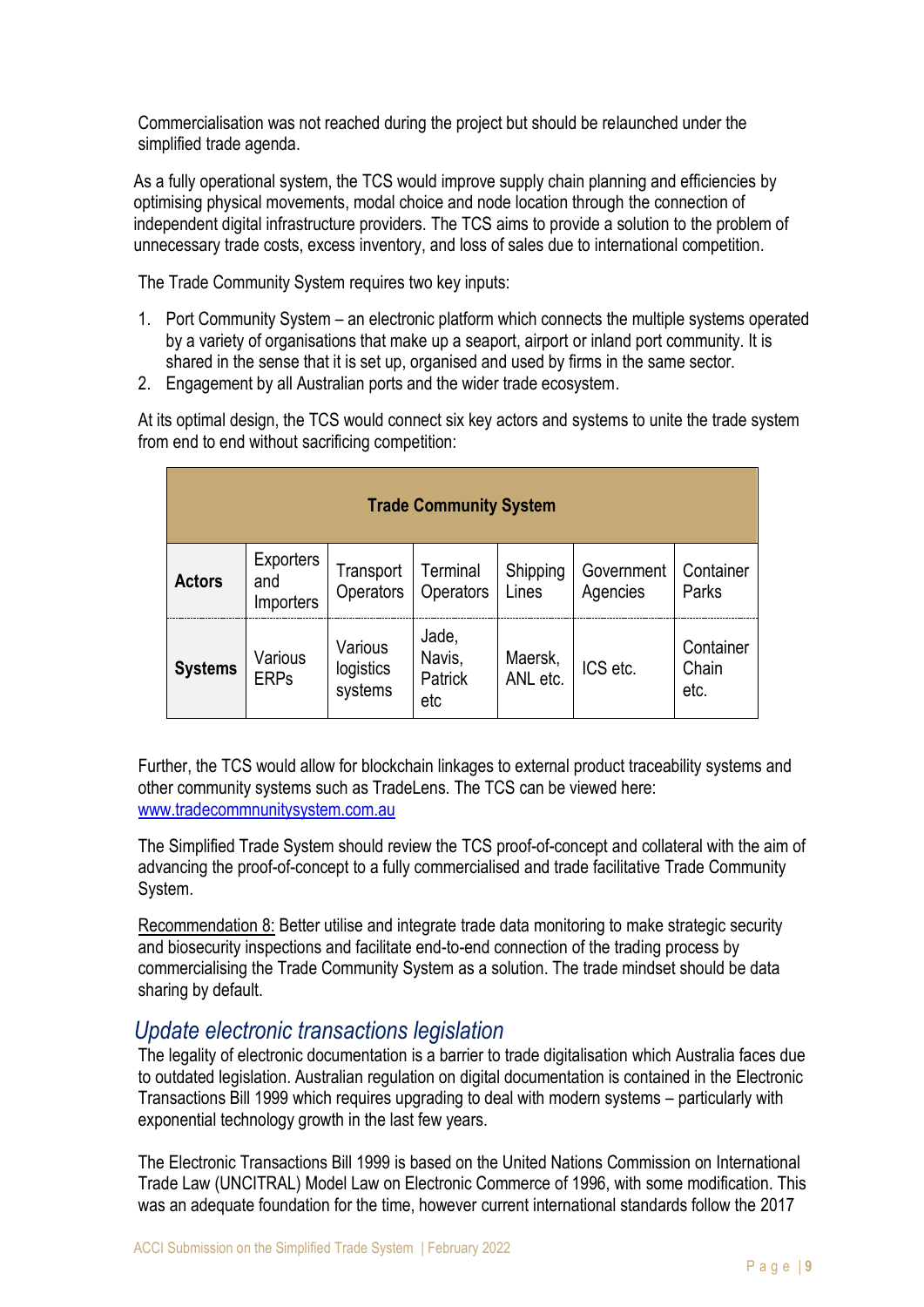United Nations Commission on International Trade Law (UNCITRAL) Model Law on Electronic Transferable Records (MLETR) which underwent extensive negotiation and was unanimously adopted by the United Nations General Assembly and associated discussions in the World Trade Organization. Australia is yet to adopt the UNCITRAL MLETR.

With considerable impacts to the trade environment, now is the time for Australia to adopt MLETR and enable the trade market to function in alignment with modern regulation on electronic transactions. The Simplified Trade System Taskforce should therefore consider the adoption of MLETR within the scope of data modernisation to simplify trade.

Recommendation 9: Update electronic transactions legislation in alignment with modern international standards by adopting the United Nations Commission on International Trade Law (UNCITRAL) Model Law on Electronic Transferable Records (MLETR).

### *Operationalise the intergovernmental ledger*

The Intergovernmental Ledger (IGL) was successfully piloted in December 2020 to host certificates of Australian origin on a blockchain for Singaporean customs officials to electronically verify. Following completion of the pilot which involved Government, industry and the banking sector, the IGL underwent budgeting processes to advance from pilot to operational. The operational phase however has yet to be confirmed, clarified or actioned, with industry and issuing authorities unclear of the next step.

Business is at the forefront of trade document issuance. Some issuing chambers independently host electronic verification platforms for non-preferential certificates of origin in response to continual requests from customs officials in both developed and developing countries. Electronic verification is swiftly becoming the international norm and Australia can't fall behind.

The Intergovernmental ledger (IGL) should be fully operationalised and deployed across all Australian preferential trade agreements. The IGL should then be reviewed to support additional trade documentation involved in the trade process such as bills of lading. Authorised bodies including ACCI have been delegated the authority to issue trade documentation including the certificate of origin and should play a bigger role in the operation of their electronic verification via the IGL. Chambers already host non-Government verification platforms for non-preferential certificates of origin and are equipped to manage the entire certificate of origin issuance and verification process.

Recommendation 10: The Intergovernmental ledger (IGL) should be fully operationalised and deployed across all Australian preferential trade agreements. Issuing authorities should be given greater oversight and input to the electronic platform in alignment with the delegated authority for the issuance of trade documentation.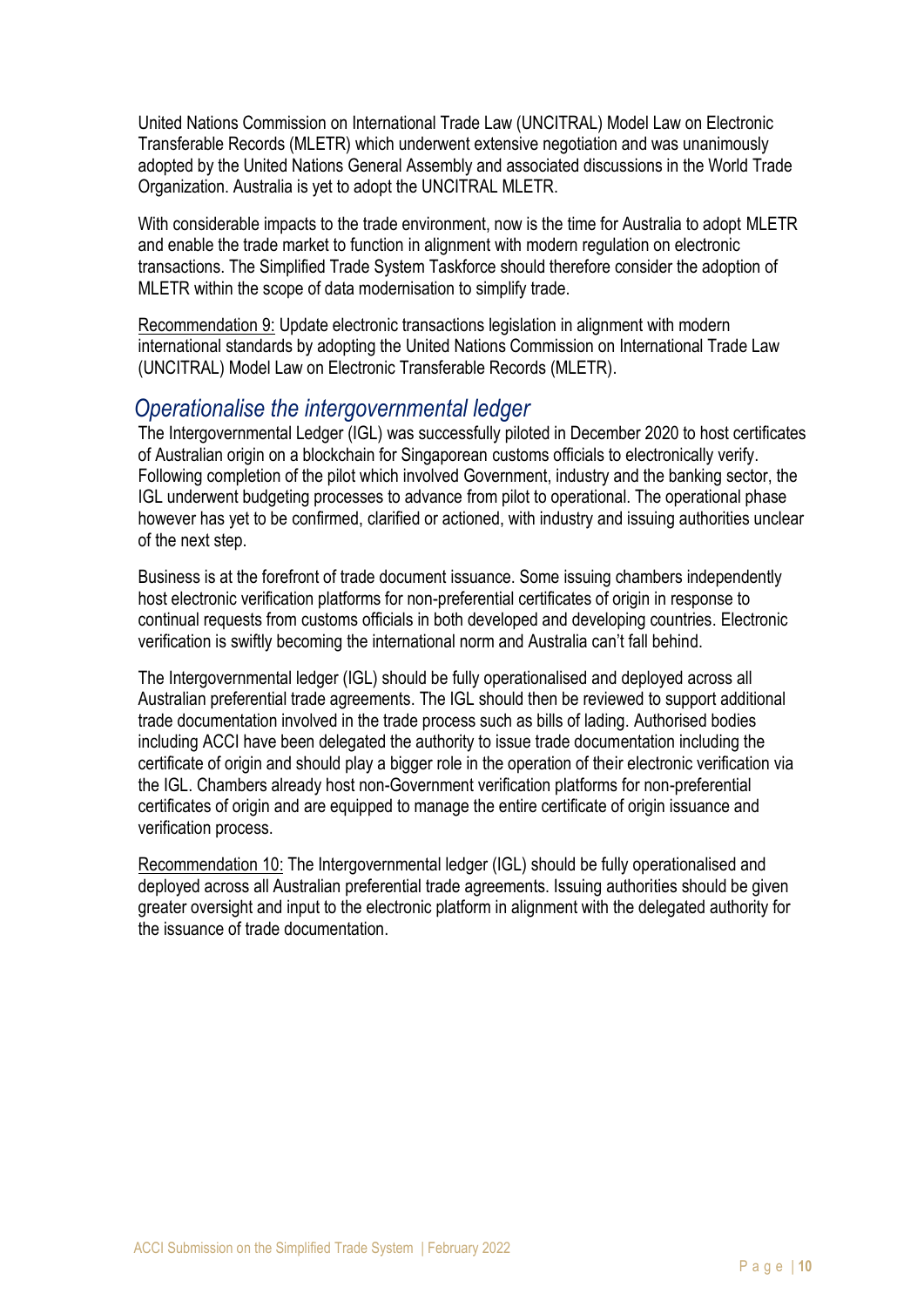# Strengthening Economic Resilience

# *Focus on importers*

The current trading system is largely built around improving exports, but there is often little attention on the import side of trade. Australia has over 380,000 importers compared to 53,000 exporters. Consumers and exporters rely on imports, yet importers are largely forgotten in policy.

In commercial trade, it is the importer who is liable for customs duties and processes which can often only be addressed by the exporter. The importer is therefore liable for the claims of exporters to which they have little oversight or guarantees. Focus is often on improving the system for exporters, with little support for the importation side of trade, however streamlining the system for importers will assist exporters who rely on imports.

Recommendation 11: Reassess the structure of the trading system to better support importers and focus on the benefits importers provide to the Australian economy.

# *Australian Trusted Trader*

The Australian Trusted Trader (ATT) program is a good concept that we should build upon. The current system targets 1000 traders, yet Australia has over 53,000 exporters and over 380,000 importers. Hence the systems actively discriminates against SMEs. The system also discriminates fast moving or high-risk products with entrants directly discouraged from applying. The ATT program should revert to the Authorised Economic Operator model of the World Customs Organisation.

The ATT program automatically makes most firms engaged in international trade "untrusted" by naming less than 0.003% traders as "trusted". ACCI has proposed a solution to this and a dramatic expansion of the scheme using tiers and connecting with the existing registration system for preferential trade agreement rules of origin compliance.

The ATT program should be expanded to include:

- o 'Known Consigner' which is a concept for airfreight but isn't joined to the ATT system.
- $\circ$  A demerits basis that applies "trust" to all prime face and then removes the status if offenses occur. Not the reverse onus of proof as is the current system which discriminates and disadvantages many traders.
- o A Registered Exporter system where provisions exist in preferential trade agreements. The ATT system currently provides benefits associated with trade agreements but does not have the capacity to manage compliance functions of a registered exporter system. Expansion of the ATT system for this purpose should involve extensive training to ensure exporter compliance with rules of origin.

Recommendation 12: The Australian Trusted Trader (ATT) program should be expanded to greater represent Australian traders and provide a source of compliance with trade rules. In its expansion, the program should remove disadvantages, with traders trusted by default.